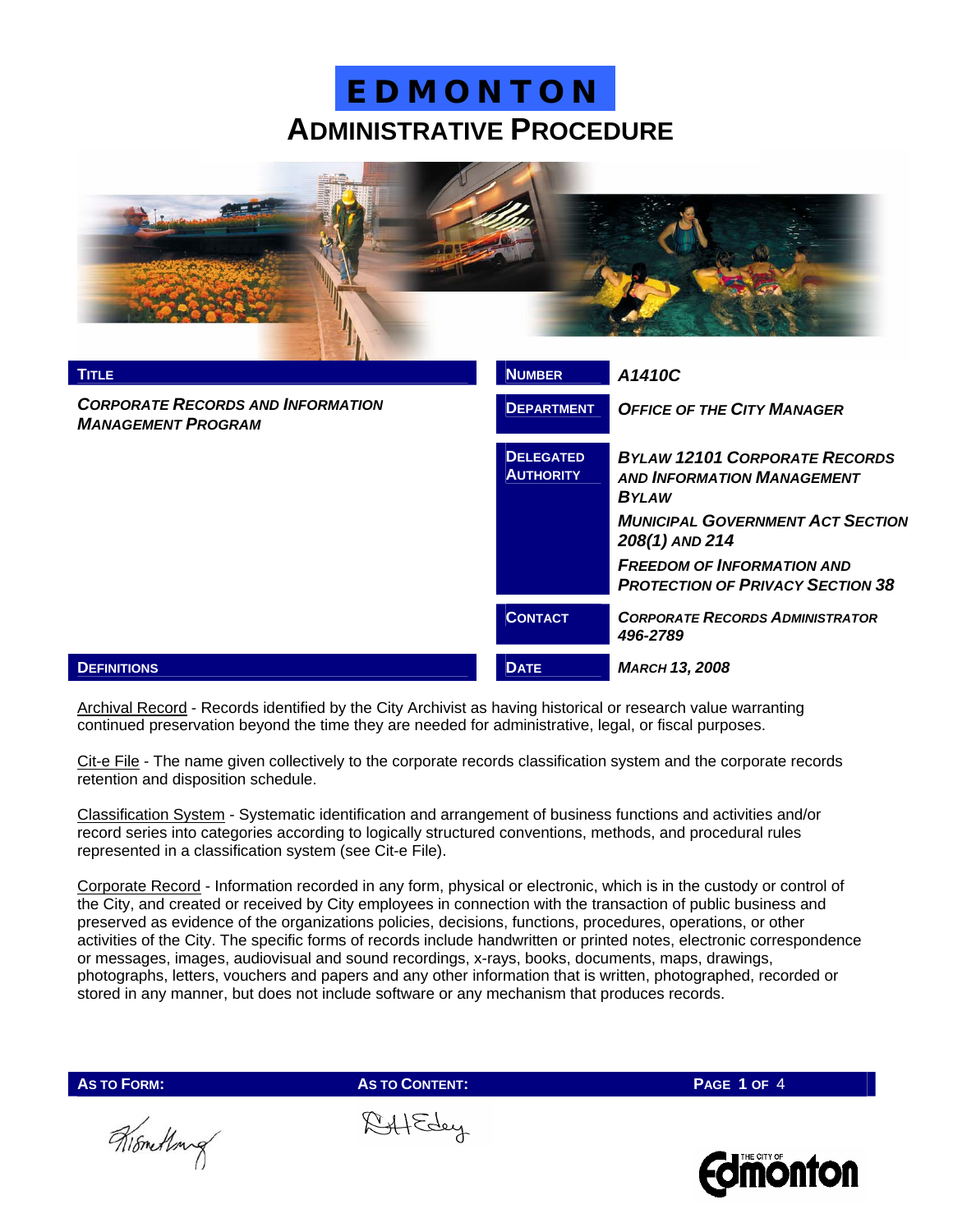| <b>TITLE</b>                                                  | <b>NUMBER</b> | A1410C                |
|---------------------------------------------------------------|---------------|-----------------------|
| <b>CORPORATE RECORDS AND INFORMATION</b><br><b>MANAGEMENT</b> | <b>DATE</b>   | <b>MARCH 13, 2008</b> |

Corporate Records and Information Management Program - A program that must be followed by City employees involved in the planning, creation, capture, and collection, organization, use, accessibility, dissemination, storage, protection and disposition of corporate records.

Corporate Records Retention and Disposition Schedule - Is a schedule which authorizes the length of time corporate records are maintained and their final disposition.

Destruction - Process of eliminating or destroying corporate records.

Disaster Recovery Program - The identification, classification, and protection of corporate records, as well as the disaster recovery plan, emergency contact list, and emergency retrieval procedures.

Disposition - The actions taken after corporate records reach the end of their retention periods; includes the destruction or transfer of corporate records to the City of Edmonton Archives.

Employee - Any individual employed by the City, including full-time, part-time, temporary, provisional, or volunteers and those employed on a personal services agreement.

Information Asset - Information of value owned and/or used by the City.

Information Management - Is the collection and management of corporate information that involves those who are stakeholders in the management and control over the structure, processing, capturing, maintaining and delivery of information.

Information Management Council - The management group that directs, promotes and facilitates strategic planning of corporate initiatives among the information management disciplines, which are Corporate Records and Information Management, Information Technology, City of Edmonton Archives, Law, and Freedom of Information and Protection of Privacy.

Lifecycle - The life span of a corporate record from its creation and active use to final disposition.

Medium - Something on which information can be stored; the physical form of recorded information. Includes paper, film, disk, magnetic tape, databases, images, voice mail, computers, e-mail, flash drives, hard drives, servers, back-up tapes, audio tapes, website content, and other materials.

Metadata - Data describing context, content and structure of corporate records.

Preservation Strategy - Processes and operations involved in ensuring the technical and intellectual survival of corporate records through time.

Records and Information Management - Field of management responsible for the systematic control of the creation, receipt, maintenance, use and disposition of corporate records, including processes for capturing and maintaining evidence of, and information about business activities and transactions in the form of records.

Records System - Information system that captures, manages, and provides access, retention and disposition for corporate records.



**PAGE 2 OF 4**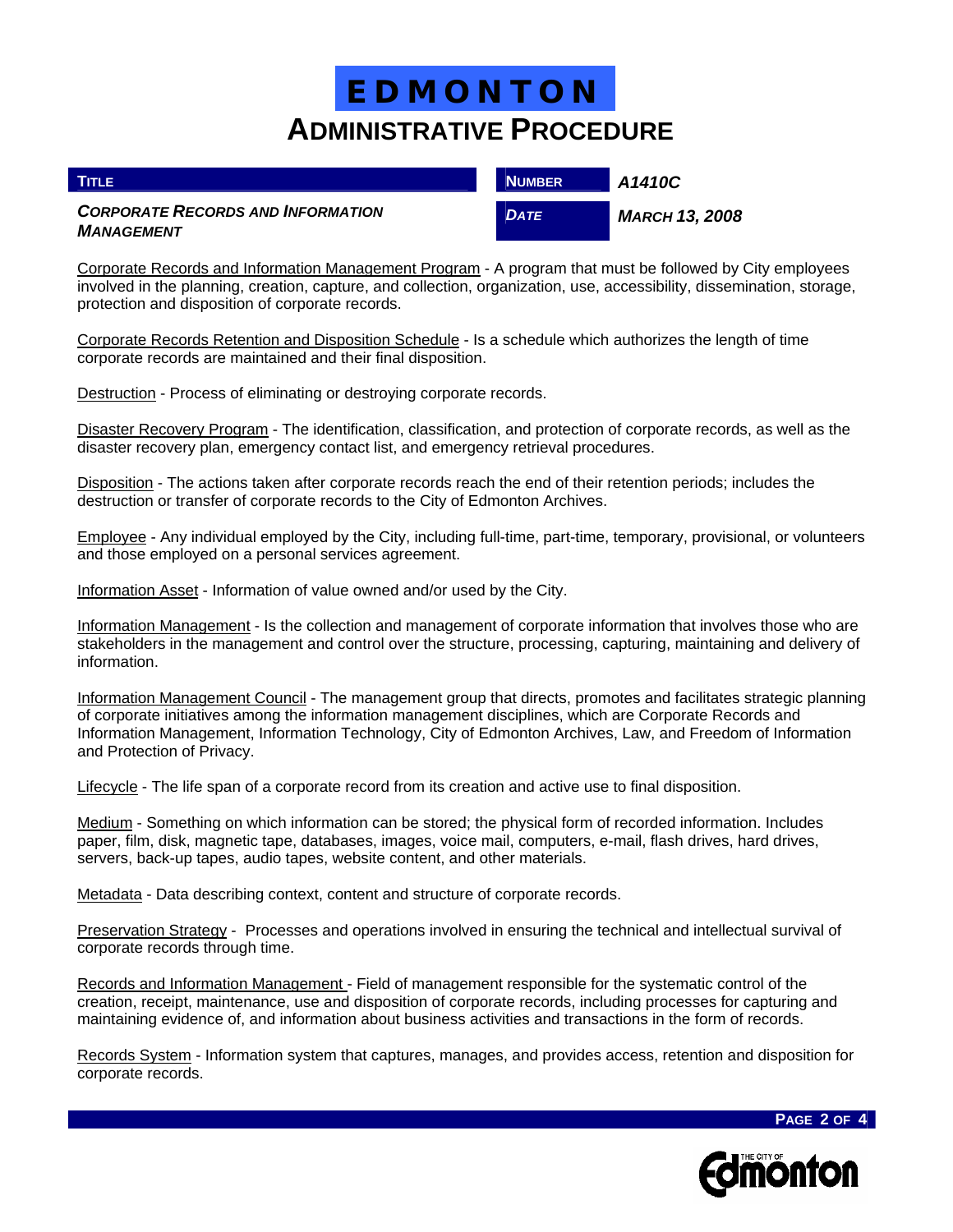| <b>TITLE</b>                                                         | <b>NUMBER</b> | A1410C                |
|----------------------------------------------------------------------|---------------|-----------------------|
| <b>CORPORATE RECORDS AND INFORMATION</b><br><i><b>MANAGEMENT</b></i> | <b>DATE</b>   | <b>MARCH 13, 2008</b> |

Transitory Record - Corporate records that may be required for a limited period of time for the completion of a routine action or preparation of a corporate record, but not required to meet statutory obligations or to sustain administrative or operational functions.

Vital Record - Recorded information required by business operations to recover from a disaster, emergency or loss of information.

#### **PROCEDURES AND GUIDELINES**

### **Guidelines**

Corporate records are valuable assets that must be managed throughout their lifecycle and preserved for the use of future generations.

Management of corporate records must comply with all business requirements, applicable legislation and corporate records and information management best practices.

Information systems, business applications, and communication systems, and the business processes which they support must be designed, modified or redesigned to meet the Corporate Records and Information Management Program requirements.

Vital records must be protected to ensure the continuity of key services and business operations in the event of a disaster, emergency or loss of information.

All records created and received by the City must be easily accessible, reliable and useable by those who are authorized to access them. These records must be classified relevant to the business function and activity identified in Cit-e File.

#### **Procedures**

 Employees are required to manage records in any medium in accordance with the direction of the Corporate Records and Information Management Program. This includes the timely and proper identification and classification of corporate records, the storage of those records in appropriate systems, including electronic systems, and regular identification and destruction of transitory records.

 Employees must not remove records in their custody or control from the City's premises unless such removal is required to conduct City business.

The City Clerk provides overall direction and leadership in the Corporate Records and Information Management Program. This includes the development, implementation and monitoring of all program components which defines records and information management requirements for the City.

The City Clerk administers the Corporate Records Centre that provides an appropriate off-site storage environment for all records media and provides access, retrieval, protection and disposition of those records.

The City Manager, General Managers, the Branch Manager of Information Technology, the City Clerk, and Department Record Managers, must manage and track records throughout their entire lifecycle regardless of the medium in which they are held and ensure that the content of the records can be trusted as accurate representation of the business transaction.

General Managers must appoint a qualified Records Manager for their department.



**PAGE 3 OF 4**